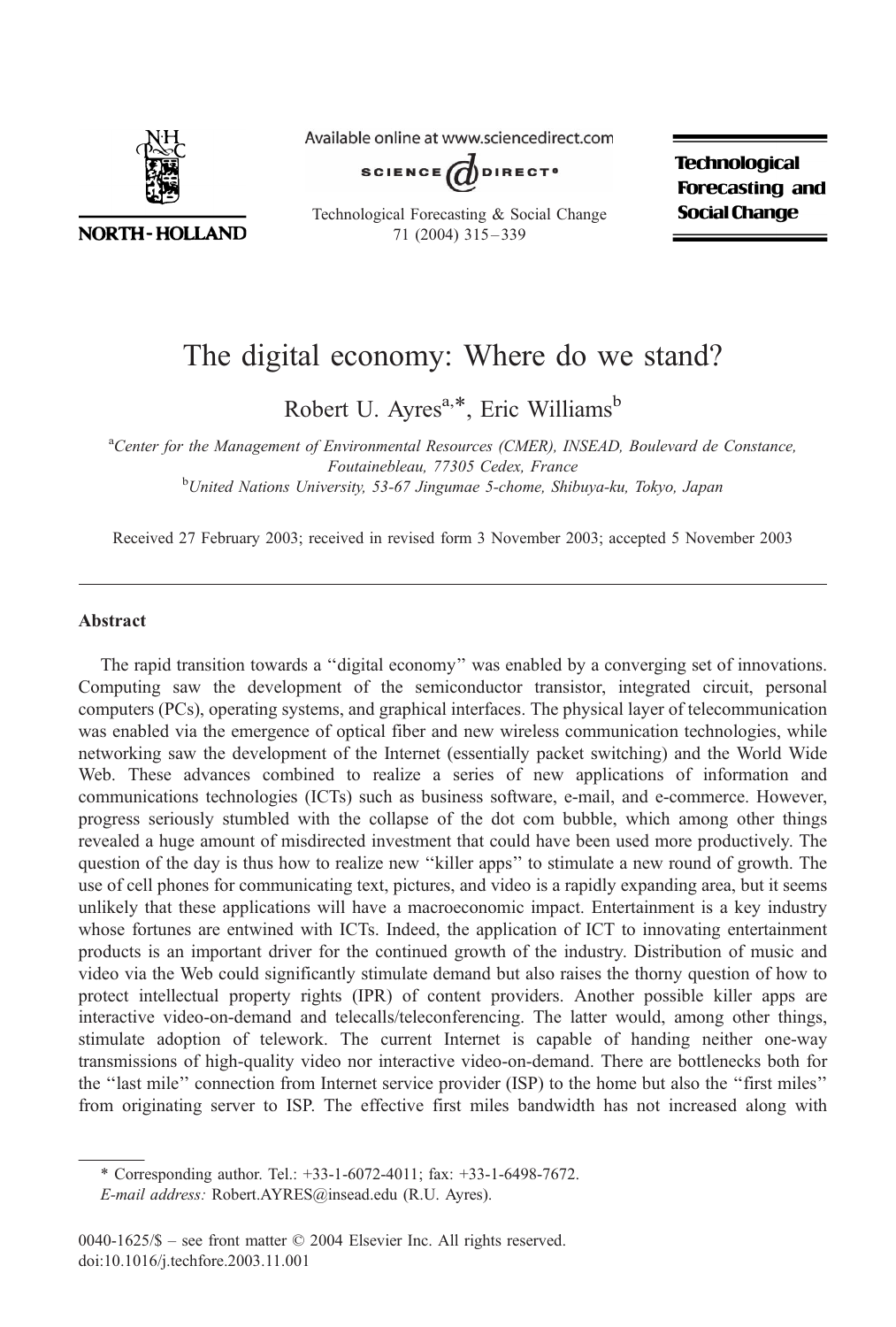improvements in equipment, essentially because demand increases with capacity and thus traffic jams on the net continue. Digital subscriber line (DSL) technologies over telephone wires, and possibly wireless networks, will play important roles in getting over the last mile hurdle. Upgrading the first miles will probably require new networking protocols beyond TCP/IP that support multimedia and also changes in the economic model of information transfer via the Net.  $\odot$  2004 Elsevier Inc. All rights reserved.

Keywords: Information technology; Computers; Internet; Broadband; Cellular phones; Economic growth; Innovation; Video-on-demand; Telecommuting

## 1. Introduction

Thirty years ago, electronic calculators were beginning to penetrate mass markets in rich countries. Today, around half a billion people are using machines that can store entire libraries of books, music, and video material, vastly extend their capacity to process information, and entertains with virtual realities of astonishing realism. Thirty years ago, long-distance communication was mainly via mail carrier and to a lesser extent the telephone. Today, much of the world is connected via sophisticated networks that allow volumes of text, images, sound, and video to be exchanged in an instant. The pace of innovation and adoption of information and communications technologies (ICTs) has been, to say the least, astounding. Innovation related to ICTs has continued on many levels: basic science, engineering, manufacturing, system integration, and new applications. Adoption has gone hand in hand with innovation, giving rise to a steady and growing flow of income to invest in further progress. The institutional and societal framework in many rich countries proved very able to support sustained innovation and adoption of ICTs. The important role that ICT-enabled products and services have come to play in modern economies gave birth to the idea of the ''digital economy,'' suggesting a transition to a new set of rules for how to succeed.

Recently, something seems to have changed. While booms and busts have jiggled the industry since its inception, the dip in recent years is particularly severe. The potential of dot coms to succeed was vastly overestimated by investors leading to a collapse of ICT-related high-tech stocks. European telecoms are struggling with vast payments for cell phone technology licenses that may not realize profit for decades. The heady optimism of the late 1990s has turned into doubting voices questioning if the ICT revolution might be over.

Did something go wrong? Is the industry simply entering a new phase of slower technological progress and/or growth? Is this a natural stall due to overoptimism of investors and expansion will continue again as before? Should societies rethink how to facilitate innovation and adoption of ICTs? Given the extent that many societies have benefited economically and otherwise from ICTs, there is obvious interest in maintaining growth to the extent possible.

In this article, we attempt to shed some light on the above questions. In Section 2, we review the history of development and adoption of the different key components in